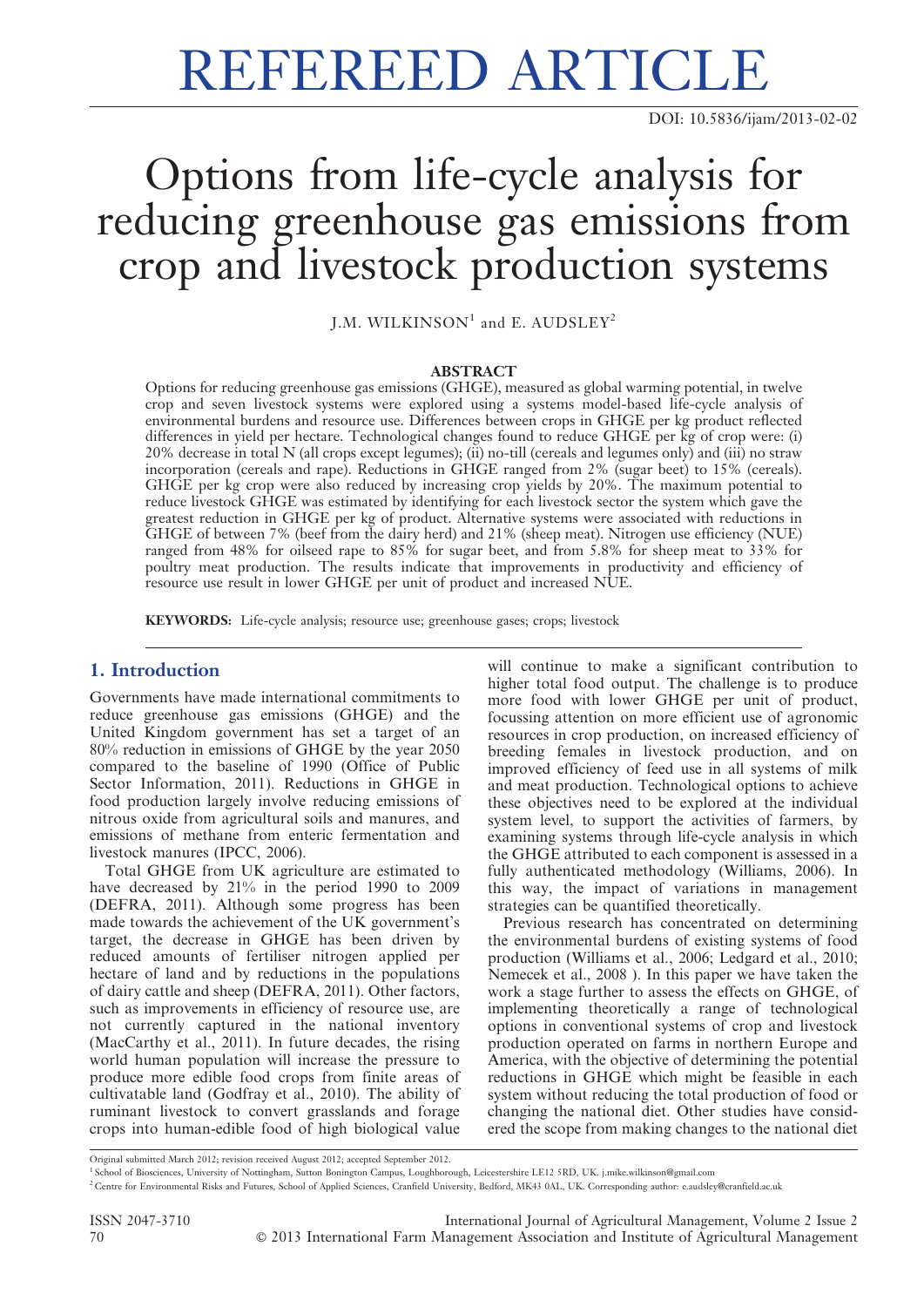(Audsley et al., 2009). Organic options are not considered here because they have been explored elsewhere (e.g. Olesen et al., 2006; Williams et al., 2006; Weiske and Michel, 2007). Given the importance of nitrous oxide emissions from agricultural soils as a source of non-CO<sub>2</sub> GHGE (MacCarthy et al., 2011), the potential effects of alternative options on NUE (N in product as a percentage of total N input) are also explored.

### 2. Material and methods

Typical northern European crop and livestock production systems were studied using the Cranfield system model-based life-cycle analysis (LCA, Williams et al., 2006), available online at www.agrilca.com. LCA is a holistic analysis and the methodology specifically includes GHGE not only from the farm, but also from industries that produce inputs such as fertiliser, feeds, machinery and fuel, including overseas production and by-products. Critically, burdens are expressed in terms of the functional unit, in this case per kg of product fresh weight, per MJ of edible energy or per kg edible protein at the farm gate, not the GHGE of whole farms. This approach focuses attention on options linked to both technical and financial efficiency (Evans, 2009). GHGE are expressed as a global warming potential (GWP<sub>100</sub>) in tonnes  $CO_2$  equivalent (CO<sub>2</sub>e) per unit of product, using a 100 year time frame and the GWP values for gases from the Intergovernmental Panel on Climate Change (IPCC, 2006). The methods and data inputs to the LCA model have been described in detail for the production of bread wheat, oilseed rape and potatoes in England and Wales by Williams et al. (2010).

The production systems studied in the Cranfield LCA represent all the main methods of producing each commodity such as for example for wheat: organic, conventional, ploughed, reduced tillage, direct drill; for pigs: indoor or outdoor sows or weaners, light or heavy pigs; for beef, suckler or dairy-bred calves, intensive cereal, extensive grass, upland or lowland, spring or winter calving. The systems modelling approach includes equations defining the interactions between yield-fertiliser-crop N-long term soil N and leaching, yield-feed energy-manure-crop response, as well as the effect of different soil type and rainfall across the UK. This approach calculates the impact of changes within the farm system, for example a decrease in fertiliser input reduces crop yield per hectare and crop nitrogen content and long-term soil nitrogen (Williams et al, 2010). Equally, an increase in the crop yield from plant breeding (with no reduction in crop N content) requires additional fertiliser input.

For each system emissions of nitrous oxide  $(N_2O)$ were calculated using the IPCC Tier 1 methodology (IPCC, 2006). Other emissions such as those from energy use, from manure storage and use, or nitrate leaching were calculated systematically by considering each aspect of the system in turn. A calculated change in GHGE therefore represents the total effect of a change in the farming system. The output of each system is defined as the product at the farm gate – grain, seed, forage, whole milk, whole eggs or meat bone-in carcase

weight. Two major crops grown in America – soya beans and maize grain were included for comparison with UK cropping systems. The current combination of systems and their emissions were considered as baseline (2005) values for agricultural GHGE.

Based on analyses of the impact on GHGE of making changes to the systems, alternative technological options for each production system were developed in the present study using Release 3 Version 48 of the model (July 2009). Percentage reductions in GHGE for the alternative options were expressed relative to the values for 2005 for the typical systems. The GHGE from post farm gate processing of crops and livestock products are not included in this analysis.

Ten UK and two American cropping systems were included in the present study to cover the range of major agricultural food crops except rice, the range in soil types, and a range of contrasting agronomic practices. Typical cropping systems were defined in relation to soil texture, soil cultivation technique, straw incorporation, irrigation, and the average total input of nitrogen (N) per hectare (Table 1). The analysis determined the new long-term steady state for the soil, but as the soil was in steady state, no contribution was assumed for changes in the concentration of soil carbon and the proportion of soil types nationally (Table 1) was unchanged. The typical composition of each crop product in terms of concentration of dry matter, energy and crude protein is shown in Table 2.

Alternative cropping management options were studied in the model by varying three major characteristics described for each system in Table 1: Type of cultivation (ploughing versus no-till or direct drilling), straw incorporation (zero versus 100%) and level of fertiliser N. Stepwise reductions in total N input were analysed to determine an appropriate level which might reduce GHGE by more than crop yields to give a net environmental benefit per unit of crop produced. Irrigation (zero versus 100%) was studied for potatoes alone. The effect on GHGE of a theoretical increase in crop yield of 20% compared to current average yield (Table 4) was also explored.

The LCA model considers the full range of alternative livestock rearing systems; high and low intensity, spring and autumn calving, indoor and outdoor, hill, upland and lowland. Typical details of European livestock systems are described in Table 3, comprising milk production from autumn-calving dairy cows housed for six months of the year, semi-intensive beef from calves born in dairy herds, spring-calving suckler beef production, sheep meat production from crossbred ewes, indoor heavy bacon production, poultry meat from housed broiler chickens, and egg production from housed layers. Inputs of concentrate and forage DM refer to the complete system and include both the dam and her offspring. Emissions associated with imported feeds and fertilisers were calculated in the inventories of the country of origin and were included in the analysis. No account was made of post-farm gate GHGE, such as energy use in the processing of milk and carcases, and in product packaging and distribution.

The range of options available to reduce livestock GHG was discussed by Gill et al. (2009), who identified improved fertility, health and genetics as the major factors contributing to decreasing the number of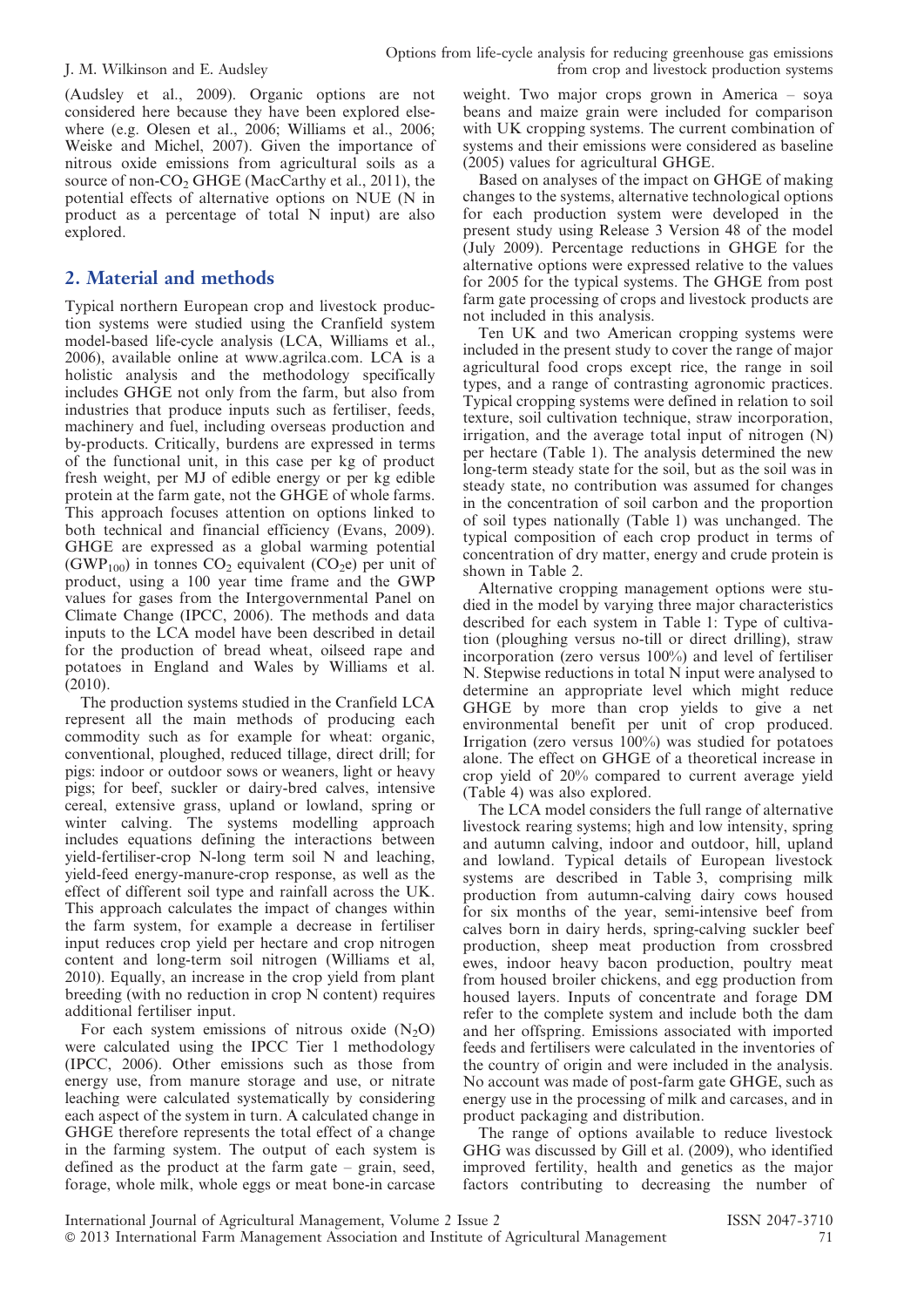| Crop                                                                                                                              |      | Soil type (%) |                |             | Cultivations (%)   |                     | Straw incorporation<br>$\mathcal{S}$                                                                                          | Irrigation<br>(%)                                                             | Total N<br>(kg/ha) | Type of N fertilizer<br>(% of total) |                         |
|-----------------------------------------------------------------------------------------------------------------------------------|------|---------------|----------------|-------------|--------------------|---------------------|-------------------------------------------------------------------------------------------------------------------------------|-------------------------------------------------------------------------------|--------------------|--------------------------------------|-------------------------|
|                                                                                                                                   | Clay | Loam          | Sand           | Plough      | Reduced<br>tillage | No-till             |                                                                                                                               |                                                                               |                    | Ammonium<br>nitrate                  | Urea                    |
| Winter bread wheat                                                                                                                | 34   | 48            |                | 55          |                    |                     |                                                                                                                               |                                                                               |                    |                                      |                         |
| Winter feed wheat                                                                                                                 | 34   |               |                |             |                    | <b>Q Q Q Q S</b>    |                                                                                                                               |                                                                               | 23823255           | 888888888                            |                         |
| Winter barley                                                                                                                     |      |               |                |             |                    |                     |                                                                                                                               |                                                                               |                    |                                      | $\frac{\infty}{\infty}$ |
| Spring barley                                                                                                                     |      | 75            |                | ន<br>ភូមិ   |                    |                     |                                                                                                                               |                                                                               |                    |                                      | $\frac{\infty}{1}$      |
| Winter oilseed rape                                                                                                               |      | 29            | $\frac{8}{2}$  |             | 45                 |                     | ဥ                                                                                                                             |                                                                               |                    |                                      | 75                      |
| Sugar beet                                                                                                                        |      | 82            | $\alpha$       | 8           |                    |                     |                                                                                                                               | $\circ$ $\overset{\circ}{\phantom{\circ}}$ $\overset{\circ}{\phantom{\circ}}$ |                    |                                      |                         |
| Main-crop potatoes                                                                                                                |      | 82            | 으              |             | $\circ$            |                     | ı                                                                                                                             |                                                                               |                    |                                      | 4                       |
| Second-early potatoes                                                                                                             |      | 82            | 으              | $rac{8}{5}$ | $\circ$            |                     |                                                                                                                               |                                                                               |                    |                                      | 4                       |
| Field beans                                                                                                                       | 89   |               | $^{28}$        | <b>25</b>   |                    |                     | $\frac{8}{1}$                                                                                                                 |                                                                               |                    | I                                    | I                       |
| Soya beans                                                                                                                        |      |               |                |             |                    |                     |                                                                                                                               |                                                                               |                    | I                                    | I                       |
| Maize grain                                                                                                                       | 80   | 28            | $\overline{4}$ | 80          | 7887               | <sup>⊃</sup> នួ ¤ ∾ | 90                                                                                                                            |                                                                               |                    | န္က န္က                              | ₽                       |
| Forage maize                                                                                                                      | 55   | ဖ             | 29             | 57          |                    |                     |                                                                                                                               |                                                                               | $134$<br>$212$     |                                      | $\overline{C}$          |
| America. <sup>2</sup> A significant proportion of the total N input to forage maize<br>to the other crops but to a lesser extent. |      |               |                |             |                    |                     | is from manure, but the reduction in fertiliser use is credited to the animal and not to the crop. The same principle applies |                                                                               |                    |                                      |                         |

Options from life-cycle analysis for reducing greenhouse gas emissions

animals required per kg of product. In addition, feeding strategies to reduce methane and nitrous oxide emissions were considered to be particularly valuable in terms of increasing efficiency of livestock systems. The conversion of human-edible and inedible animal feeds into animal products has been reviewed elsewhere (Wilkinson,  $2011$ ) and is not considered here.

Alternative systems in terms of reduced GHGE compared to the equivalent typical system were explored, using the Cranfield model, for each livestock sector by varying those system components associated with technological efficiency, described above, which were considered most likely to reduce GHGE (e.g. fecundity, longevity, feed conversion ratio). Alternative systems were defined using the model with the most extreme feasible improvement in each factor in order to estimate the maximum potential for reducing GHGE.

### 3. Results and discussion

### **Crops**

Fresh weight yields for the typical cropping systems and for the options to reduce GHGE are shown in Table 4. The options found to reduce GHGE also reduced crop yields but to a relatively small extent ranging from 5% or less for potatoes, field beans, soya beans and forage maize to between 7 and 11% for the other crops.

Typical GHGE, expressed as tonnes  $CO<sub>2</sub>e/tonne$ product fresh weight at the farm gate are shown in Table 5. The range in GHGE between crops was considerable, with oilseed rape and sugar beet having the highest and lowest emissions per tonne of crop fresh weight, respectively. Standardising potato and sugar beet yields to 860 g DM/kg fresh weight to make them comparable with the cereal crops produced values of 0.59, 0.44 and 0.20 kg  $CO<sub>2</sub>e kg<sup>-1</sup>$  for main-crop potatoes, second early potatoes and sugar beet, respectively. Forage maize had the lowest GHGE per kg of the cereal crops because, being harvested in its entirety, it had a substantially higher yield per hectare than the other crops, though of lower quality (Table 2).

No-till or direct drilling (cereals and legumes) reduced GHGE. Although no-till was associated with reduced crop yield compared with ploughing (Table 4), there was a reduction in GHGE, mainly as a result of lower primary energy use. The restrictions of applying the IPCC Tier 1 emission factors meant that the model assumed there were no changes in soil  $N_2O$  emissions for different cultivation techniques. However there may be an increase in  $N<sub>2</sub>O$  compared to the typical system which comprised ploughing and reduced tillage in approximately equal proportions because of increased soil anaerobic conditions (Robertson et al., 2000). The extent to which any increase in  $N_2O$  emissions might offset the reduction in primary energy use is not known. The reductions in GHGE due to no-till alone ranged from 0.01 kg  $CO<sub>2</sub>e kg<sup>-1</sup>$  for wheat and maize (a  $2\%$ reduction) to  $0.07 \text{ kg CO}_2$ e kg<sup>-1</sup> (10% reduction) for soya beans. An exception was oilseed rape where the change to 100% no-till was associated with an increase in GHGE of 0.04 kg  $CO<sub>2</sub>e kg<sup>-1</sup>$  because the relatively high yield penalty (13%) outweighed the saving on primary energy. No-till was therefore excluded as an agronomic option for oilseed rape. The typical proportion

ISSN 2047-3710 International Journal of Agricultural Management, Volume 2 Issue 2 72 ' 2013 International Farm Management Association and Institute of Agricultural Management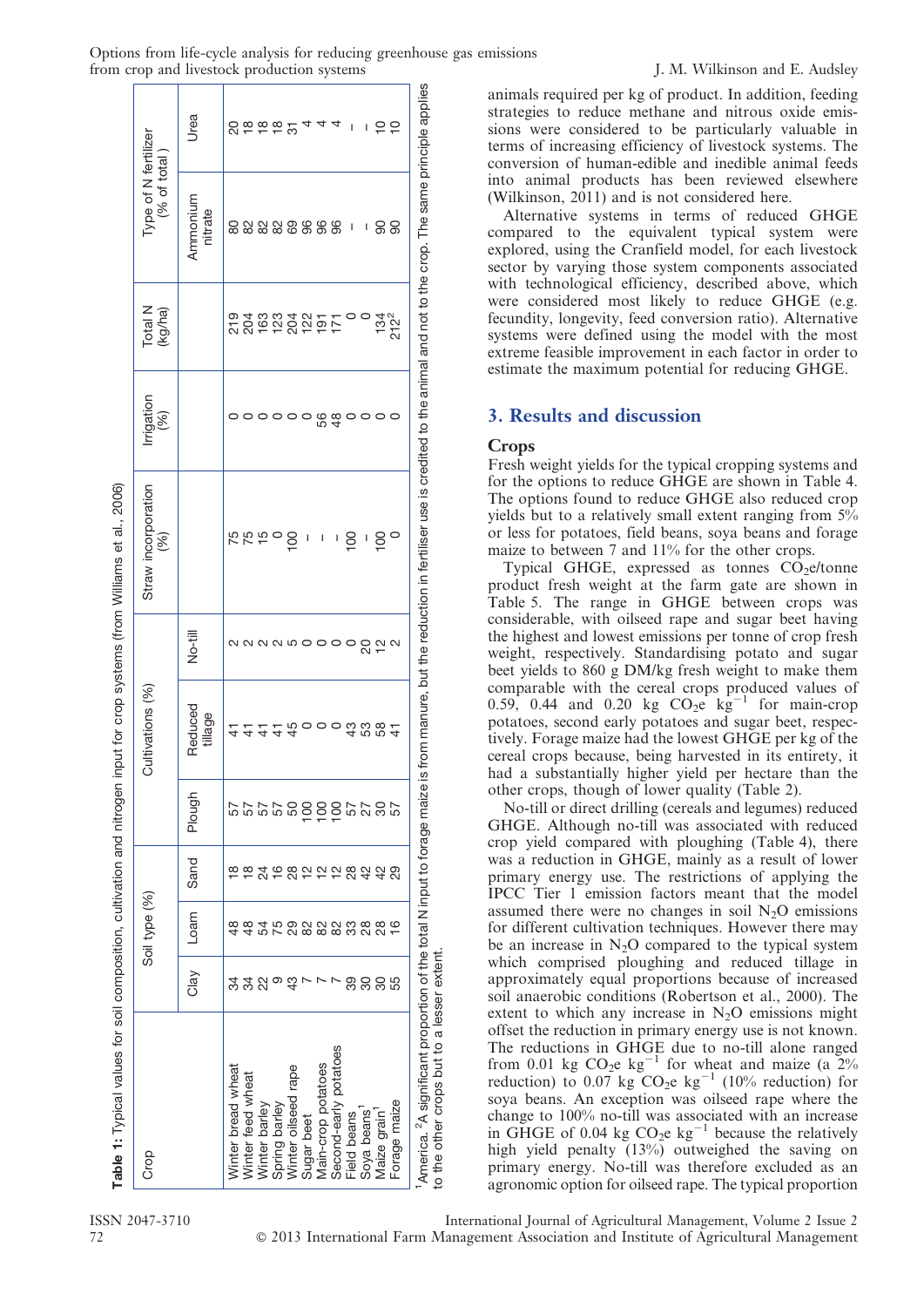| Table 2: Typical concentrations of dry matter, metabolisable energy and crude protein in crop products (from Thomas, 2004 and |  |  |  |  |
|-------------------------------------------------------------------------------------------------------------------------------|--|--|--|--|
| Williams et al., 2006)                                                                                                        |  |  |  |  |

| Crop                       | Dry matter (DM)<br>(g $kg^{-1}$ fresh weight) | Metabolisable energy (ME)<br>(MJ $kg^{-1}$ dry matter) | Crude protein (CP)<br>$(g \text{ kg}^{-1}$ dry matter) |
|----------------------------|-----------------------------------------------|--------------------------------------------------------|--------------------------------------------------------|
| Winter bread wheat grain   | 860                                           | 13.6                                                   | 130                                                    |
| Winter feed wheat grain    | 860                                           | 13.6                                                   | 116                                                    |
| Winter barley grain        | 860                                           | 13.2                                                   | 123                                                    |
| Spring barley grain        | 860                                           | 13.2                                                   | 116                                                    |
| Winter oilseed rape seed   | 930                                           | 23.1                                                   | 212                                                    |
| Sugar beet roots           | 220                                           | 13.2                                                   | 31                                                     |
| Main-crop potatoes         | 200                                           | 13.3                                                   | 93                                                     |
| Second-early potatoes      | 200                                           | 13.3                                                   | 93                                                     |
| Field bean seed            | 860                                           | 13.3                                                   | 298                                                    |
| Soya bean seed             | 860                                           | 14.5                                                   | 415                                                    |
| Maize grain                | 860                                           | 13.8                                                   | 102                                                    |
| Forage maize (whole plant) | 280                                           | 11.0                                                   | 101                                                    |

of no-till in America for soya bean and maize grain production was markedly higher than in the UK (Table 1), reflecting lighter soils and the need to preserve soil moisture.

Not incorporating straw reduced GHGE. The main source of GHGE due to incorporating straw into soil is  $N_2O$  emission from soil during the winter. No use was assumed for the straw made available by not incorporating it into the soil. The GHGE associated with the removal of straw (baling and transport) are assumed to be an environmental burden associated with the use of straw as a product of cereal grain production, not with the production of grain itself. If the straw were to be used to replace other sources of energy this would mitigate the GHG burden of its production and disposal as a waste product of cereal grain production. The model determines the long-term steady state system for all processes. This includes nitrogen from the rotation, nitrate leaching and soil organic matter. Thus incorporating or not incorporating straw continues for a long time, so that the soil is in steady state. There is thus no contribution from the change in the soil organic matter. In the transition period of not incorporating, soil organic matter would be reduced giving a release of  $CO<sub>2</sub>$  which the benefit of reduced N2O would take some years to counteract, and vice-versa. The magnitude of the effect of a change away from straw incorporation depended on the typical proportion of straw incorporated for each crop (Table 1). Reductions in GHGE due

to no straw incorporation alone were zero, 0.01 (2% reduction), 0.04 ( $8\frac{0}{10}$ ) and 0.06 kg CO<sub>2</sub>e kg<sup>-1</sup> (2%) for spring barley, winter barley, wheat, and oilseed rape, respectively (Table 4).

Irrigation of main-crop potatoes was associated with a progressive reduction in GHGE, from 0.14 kg  $CO<sub>2</sub>e$ kg<sup>-1</sup> without irrigation to 0.13 kg CO<sub>2</sub>e kg<sup>-1</sup> with 100% irrigation – a  $6\%$  decrease. As the majority of potato crops are either irrigated or do not need irrigation, the overall potential reduction in GHGE is probably only about 1%.

A reduction in the total quantity of N input was associated with decreased primary energy use and reduced emissions of  $N_2O$  since under the Tier 1 IPCC methodology the emission factor for  $N_2O$  was a fixed percentage (1%) of total N applied (IPCC, 2006). Progressive decreases in total N not only reduced crop yields and soil nitrate concentrations but also reduced emissions of ammonia. However, small reductions in N were reflected in relatively small decreases in crop yield which were more than compensated by greater reductions in  $N_2O$  emissions and by reductions in primary energy use in the production of the fertiliser in the first place. An average reduction of 20% in total N input was found to produce a net GHGE benefit for all crops and was therefore considered to be the most appropriate option (Table 5). Kindred et al. (2008) found a similar optimal reduction in fertiliser N input to UK wheat of  $4\overline{3}$  kg ha<sup>-1</sup> (a 22.5% reduction) to minimise GHGE,

| Table 3: Main components of typical livestock systems (from Williams et al., 2006) |  |  |  |  |
|------------------------------------------------------------------------------------|--|--|--|--|

| Sector                                                             | Milk              | Dairy<br>beef     | Suckler<br>beef   | Sheep<br>meat | Pig<br>meat | Poultry<br>meat | Eggs              |
|--------------------------------------------------------------------|-------------------|-------------------|-------------------|---------------|-------------|-----------------|-------------------|
| Days housed                                                        | 190               | 180               | 182               | $\Omega$      | 126         | 42              | 385               |
| Concentrates (kg DM)                                               | 2047              | 960               | 579               | $76^{5}$      | 366         | 4.9             | 52                |
| Forage <sup>1</sup> (kg DM)                                        | 6792              | 2281              | 4982              | 1018          |             |                 |                   |
| Live weight gain (kg/day)                                          |                   | 0.90              | 0.88              | 0.17          | 0.56        | 0.06            |                   |
| Output (kg/year)                                                   | 7850              | 285               | $232^3$           | $60^6$        |             |                 | $14.8^{8}$        |
| Live weight at slaughter (kg)                                      |                   | 565               | 565               | 41            | 109         | 2.4             |                   |
| Age at slaughter (months)                                          |                   | 19                | 20                | 7 to 10       | 6.3         | 1.5             |                   |
| Feed conversion ratio (kg feed DM/kg milk)<br>or live weight gain) | 1.13 <sup>2</sup> | 6.23 <sup>4</sup> | 10.7 <sup>4</sup> | $18.2^7$      | 2.89        | 1.76            | 3.06 <sup>9</sup> |
| Longevity of breeding females (years)                              | 3.2               |                   |                   | 4.2           | 2.5         |                 | 1.1               |
| Manure as slurry (%)                                               | 88                | 18                | $\Omega$          | 0             | 35          | O               | $25^{10}$         |

<sup>1</sup>Grazing and conserved forage. <sup>2</sup> kg total feed DM/kg milk. <sup>3</sup> Live weight of calf at weaning. <sup>4</sup> kg total feed DM/kg total live weight gain (slaughter weight minus 45 kg birth weight). <sup>5</sup> Includes concentrates for finishing store lambs. <sup>6</sup> Per ewe. <sup>7</sup>kg total feed DM/kg<br>output. <sup>8</sup> 295 eggs/layer, 50g/egg. <sup>9</sup>kg feed/kg eggs. <sup>10</sup> Proportion with belt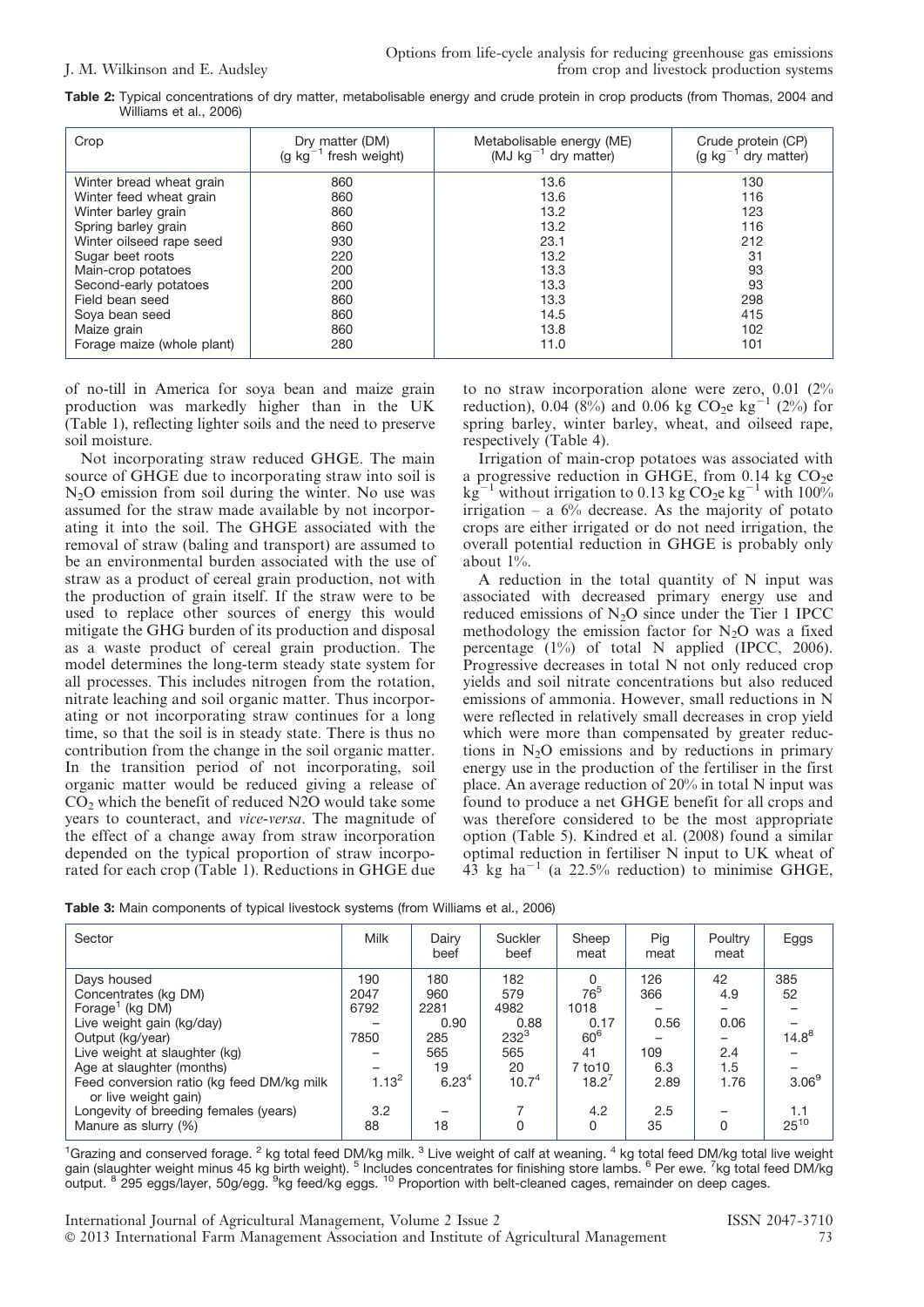Options from life-cycle analysis for reducing greenhouse gas emissions from crop and livestock production systems J. M. Wilkinson and E. Audsley

Table 4: Predicted yields for typical crop systems and for agronomic options to reduce greenhouse gas emissions

| Crop                  | Typical yield <sup>1</sup> | Predicted yield with agronomic<br>options <sup>2</sup> to reduce GHGE | Reduction in yield (%) |
|-----------------------|----------------------------|-----------------------------------------------------------------------|------------------------|
|                       |                            | (tonnes fresh weight $ha^{-1}$ )                                      |                        |
| Winter bread wheat    | 7.7                        | 7.0                                                                   | 9                      |
| Winter feed wheat     | 8.1                        | 7.2                                                                   |                        |
| Winter barley         | 6.5                        | 5.9                                                                   | 9                      |
| Spring barley         | 5.7                        | 5.2                                                                   | 9                      |
| Winter oilseed rape   | 3.2                        | 2.9                                                                   | 9                      |
| Sugar beet            | 63.0                       | 58.1                                                                  | 8                      |
| Main-crop potatoes    | 52.0                       | 49.6                                                                  | 5                      |
| Second-early potatoes | 48.0                       | 46.1                                                                  |                        |
| Field beans           | 3.4                        | 3.3                                                                   |                        |
| Soya beans            | 2.4                        | 2.3                                                                   |                        |
| Maize grain           | 7.2                        | 6.7                                                                   |                        |
| Forage maize          | $11.2^3$                   | $10.8^3$                                                              | 4                      |

<sup>1</sup>Systems as described in Table 1. <sup>2</sup> See text for details of options. <sup>3</sup> tonnes dry matter ha<sup>-1</sup>

after accounting for land-use change to maintain grain output.

An effect of reducing total N input is that the concentration of N in the crop is also reduced (Rothamsted Research, 2006). This reduces the likelihood of bread wheat grain being of a suitable quality for bread-making and thus a greater proportion is assumed to be only suitable for animal feed. Alternatively, a switch to a variety with a higher inherent protein content might be feasible, but these varieties are lower-yielding (HGCA, 2011) and thus GHGE per kg product would be similar. Reduced concentrations of N are unlikely to be consequential in the case of potatoes and sugar beet as it is not a quality criterion in these crop products. The decreases in GHGE due to reduced  $\tilde{N}$  input (Table 5) were relatively small for sugar beet and potatoes (2 to 3% reduction), but were of greater significance for the cereal crops and oilseed rape: 0.03 kg  $CO<sub>2</sub>e$  kg<sup>-1</sup> (7 to 8% reduction) for feed wheat and barley,  $0.04kg$  CO<sub>2</sub>e kg<sup>-1</sup> for bread wheat (7%) and forage maize (13%), and 0.05 kg  $CO<sub>2</sub>e$  $kg^{-1}$  for oilseed rape (5%) and maize grain (11%) reduction).

Where all three agronomic options were appropriate to the crop, reduced N had the greatest effect on GHGE (Table 5). The combined effect of the options on the percentage reduction in GHGE was lowest for sugar beet (2%) and highest for the cereal crops (average 15% reduction). The percentage reduction in GHGE was similar for the two potato crops  $(3\%)$ , and was also similar for the two grain legumes  $(9\%)$ .

Typical yields per hectare of metabolisable energy (ME), crude protein (CP) and GHGE per unit of ME and CP are in Table 6. Yields of ME were low for the two legume crops, but they contained more CP per kg DM than other crops (Table 2) and yields of CP for field beans and soybeans were comparable with those of wheat. Forage maize yields of both ME and CP were relatively high reflecting the fact that this crop is harvested in its entirety for livestock feed. GHGE per MJ of ME generally reflected yield of ME, ranging from 0.015 for sugar beet to 0.056 for soya beans. GHGE per kg CP were higher than average for potatoes and sugar beet and lower than average for field and soya beans and forage maize.

The output of the major grain crops has increased steadily over the years and there is undoubtedly scope for them to be increased further - for example through improved plant breeding and crop health (see review by Godfray et al., 2010). GHGE per kg product were

| Crop                               | Typical<br>system | No-till | $No$ -till + no straw<br>incorporation                 | $No$ -till + no straw<br>incorporation $+20%$<br>reduced N | 20% increase in<br>crop yield per<br>hectare |
|------------------------------------|-------------------|---------|--------------------------------------------------------|------------------------------------------------------------|----------------------------------------------|
|                                    |                   |         | GHGE (kg $CO2e$ kg <sup>-1</sup> product fresh weight) |                                                            |                                              |
| Winter bread wheat                 | 0.51              | 0.50    | 0.46                                                   | 0.42                                                       | 0.48                                         |
| Winter feed wheat                  | 0.46              | 0.45    | 0.41                                                   | 0.38                                                       | 0.43                                         |
| Winter barley                      | 0.42              | 0.40    | 0.39                                                   | 0.36                                                       | 0.39                                         |
| Spring barley                      | 0.38              | 0.35    |                                                        | 0.32                                                       | 0.36                                         |
| Winter oilseed rape                | 1.05              |         | 1.03                                                   | 0.97                                                       | 0.95                                         |
| Sugar beet                         | 0.043             |         |                                                        | 0.04                                                       | 0.04                                         |
| Main-crop potatoes <sup>1</sup>    | 0.14              |         |                                                        | 0.13                                                       | 0.13                                         |
| Second-early potatoes <sup>2</sup> | 0.10              |         |                                                        | 0.10                                                       | 0.09                                         |
| Field beans                        | 0.51              | 0.46    |                                                        | 0.46                                                       | 0.46                                         |
| Soya beans                         | 0.70              | 0.64    |                                                        | 0.64                                                       | 0.61                                         |
| Maize grain                        | 0.38              | 0.37    |                                                        | 0.33                                                       | 0.36                                         |
| Forage maize                       | 0.30              | 0.29    |                                                        | 0.26                                                       | 0.29                                         |

Table 5: Greenhouse gas emissions (GHGE) from typical crop systems and from options to reduce GHGE

 $1$ Cool-stored until May: weighted cooling energy applied.  $2$  No storage.

ISSN 2047-3710 International Journal of Agricultural Management, Volume 2 Issue 2 74 ' 2013 International Farm Management Association and Institute of Agricultural Management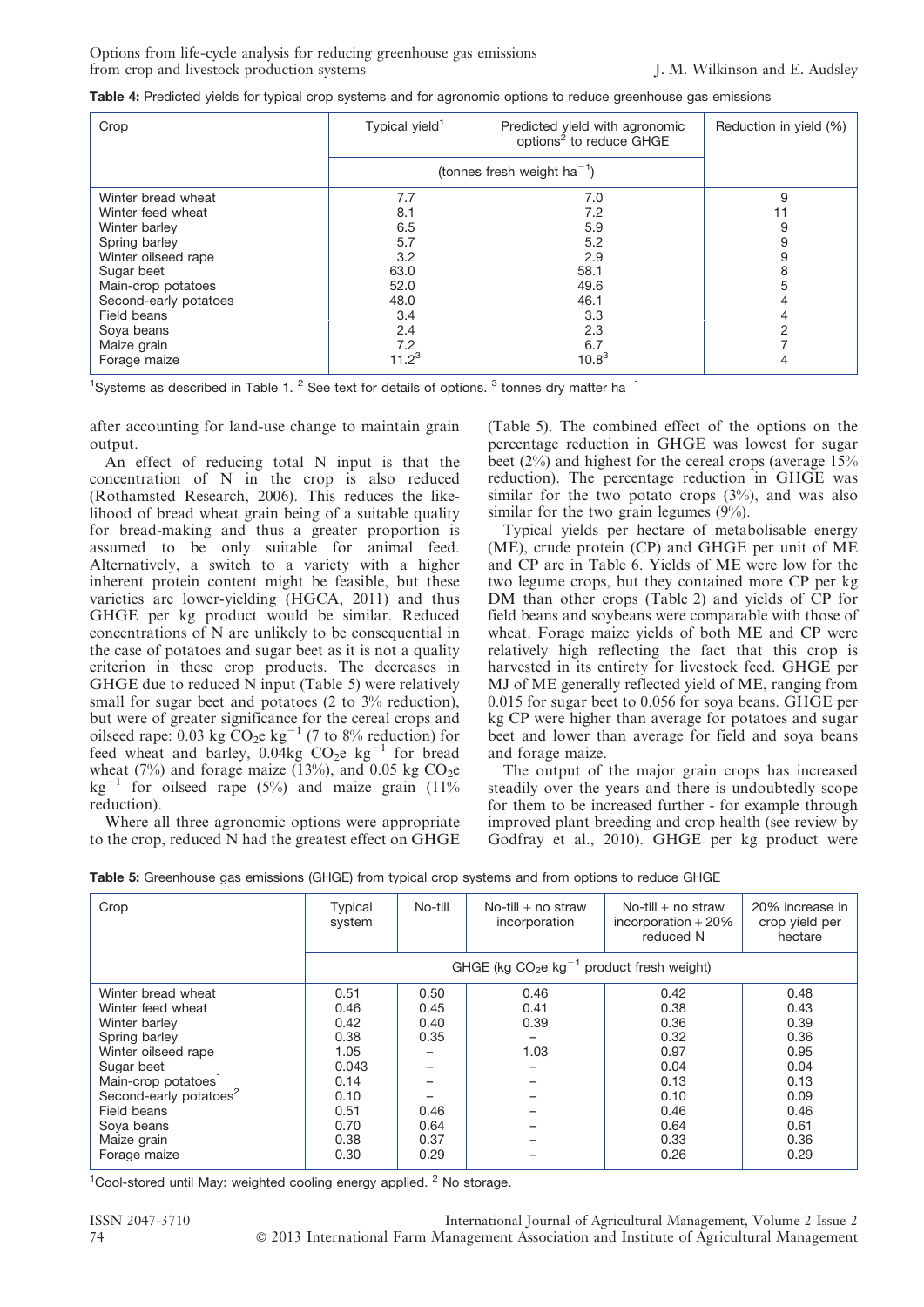| Crop                                                                                                                                                                                                                      |                                                                          | Yield                                                                             |                                                                                                          | <b>GHGE</b>                                                                                  |
|---------------------------------------------------------------------------------------------------------------------------------------------------------------------------------------------------------------------------|--------------------------------------------------------------------------|-----------------------------------------------------------------------------------|----------------------------------------------------------------------------------------------------------|----------------------------------------------------------------------------------------------|
|                                                                                                                                                                                                                           | $ME$ (GJ ha <sup>-1</sup> )                                              | $CP$ (kg ha <sup>-1</sup> )                                                       | kg $CO2e MJ-1 ME$                                                                                        | kg CO <sub>2</sub> e kg <sup><math>-1</math></sup> CP                                        |
| Winter bread wheat<br>Winter feed wheat<br>Winter barley<br>Spring barley<br>Winter oilseed rape<br>Sugar beet<br>Main-crop potatoes<br>Second-early potatoes<br>Field beans<br>Soya beans<br>Maize grain<br>Forage maize | 90<br>94<br>74<br>65<br>69<br>183<br>138<br>128<br>39<br>30<br>85<br>124 | 859<br>803<br>687<br>570<br>631<br>434<br>967<br>893<br>882<br>867<br>632<br>1100 | 0.044<br>0.039<br>0.037<br>0.033<br>0.049<br>0.015<br>0.053<br>0.038<br>0.045<br>0.056<br>0.032<br>0.027 | 4.56<br>4.61<br>3.97<br>3.81<br>5.33<br>6.24<br>7.53<br>5.38<br>1.99<br>1.96<br>4.33<br>2.97 |

Table 6: Typical yields of metabolisable energy (ME) and crude protein (CP) and GHGE per unit of ME and CP from crops

significantly reduced by increased crop yields, as illustrated in Table 5 for a theoretical increase in yield of 20% above those shown in Table 4. The analysis requires the fertiliser N input to the crop to be increased to balance the increased N off-take (and P and K). For crops other than cereals and forage maize the effect on GHGE of a 20% increase in yield alone was greater than the combined effects of the agronomic options, ranging from a 5% reduction for main-crop potatoes to a 14% reduction in GHGE for soya beans (Table 5). This raises the exciting prospect that sizeable reductions in GHGE might be achieved by exploiting simultaneously both agronomic and plant breeding strategies, without at the same time suffering a reduction in crop output.

The scope for reducing GHGE per unit of product is markedly less for the grain legumes than for other crops. In part this is simply a reflection of the fact that these crops do not receive fertiliser N. However, it is also a reflection of relatively low crop yield - as is also the case for oilseed rape. On a protein versus energy yield basis compared to wheat, the protein-equivalent yield of beans should be  $4.8 \text{ t} \text{ ha}^{-1}$  compared to the typical yield of 3.4  $t/ha^{-1}$  (Table 4), so there would appear to be some scope for research to increase yields of grain legumes in the UK, including research into the genetic improvement of soya bean cultivars for use in the northern European climate.

The main GHGE from crop production is nitrous oxide, which accounts for about 50% of total UK agricultural GHGE on a  $CO<sub>2</sub>$  equivalence basis (MacCarthy et al., 2011). Of the total  $N_2O$  emissions from agriculture, about 90% is from the need to boost the fertility of soils – in any form (MacCarthy et al., 2011). Thus important areas for innovation and improvement are to increase the efficiency of use of both organic and inorganic N, to reduce the need by plants for N for growth in excess of off-take, and hence to increase NUE at constant or reduced N input. NUE is defined as off-take of N in the harvested crop as a percentage of total N input, excluding atmospheric N deposition. Estimates of NUE are in Table 7 for the typical cropping systems and also for the agronomic options to reduce GHGE described above, assuming that crop yield and composition could be maintained at typical levels via improved plant genetics and/or disease control at 85% of current total N input.

Typical values for NUE were in excess of 67% for all crops except oilseed rape. The agronomic options to reduce GHGE also gave increases in NUE, reflecting the fact that reductions in total N input by 20% of average levels did not produce decreases pro-rata in output of N in crop product (Rothamsted Research, 2006). NUE ranged from 48% for typical oilseed rape production to 97% for the 'best' system of sugar beet production (Table 7). The estimate of NUE for the best sugar beet system may be an overestimate because the nitrogen offtake estimated at the lower fertiliser N input may not have properly reflected the reduction of crop N concentration. On a long term view there must always be an excess of N supply over N off-take, since plant residues and roots contain N which break down in the soil and thus emit nitrous oxide to the atmosphere and nitrate to watercourses (Dobbie and Smith, 2003). There is also a demand for increased soil organic matter in order to store carbon in soil.

### **Livestock**

There is a wide range between the different livestock sectors in the typical period of time the animals are housed, in feed inputs, in output of animal products and in feed conversion ratios (Table 3). It is important to note that large differences in efficiency have also been recorded within systems, reflecting differences in quality of land, type of livestock and management expertise (BPEX, 2008; EBLEX, 2009, 2010; QMS, 2011ab). The

Table 7: Nitrogen use efficiency (NUE, %) for typical crop systems and for options to reduce GHGE

|                                                                                                                                                                               | Typical<br>system                                  | $No$ -till + no straw<br>incorporation $+$<br>20% reduced N |
|-------------------------------------------------------------------------------------------------------------------------------------------------------------------------------|----------------------------------------------------|-------------------------------------------------------------|
|                                                                                                                                                                               |                                                    | <b>NUE (%)</b>                                              |
| Winter bread wheat<br>Winter feed wheat<br>Winter barley<br>Spring barley<br>Winter oilseed rape<br>Sugar beet<br>Main-crop potatoes<br>Second-early potatoes<br>Forage maize | 70<br>67<br>74<br>81<br>48<br>85<br>74<br>72<br>83 | 79<br>74<br>80<br>86<br>55<br>97<br>93<br>90<br>92          |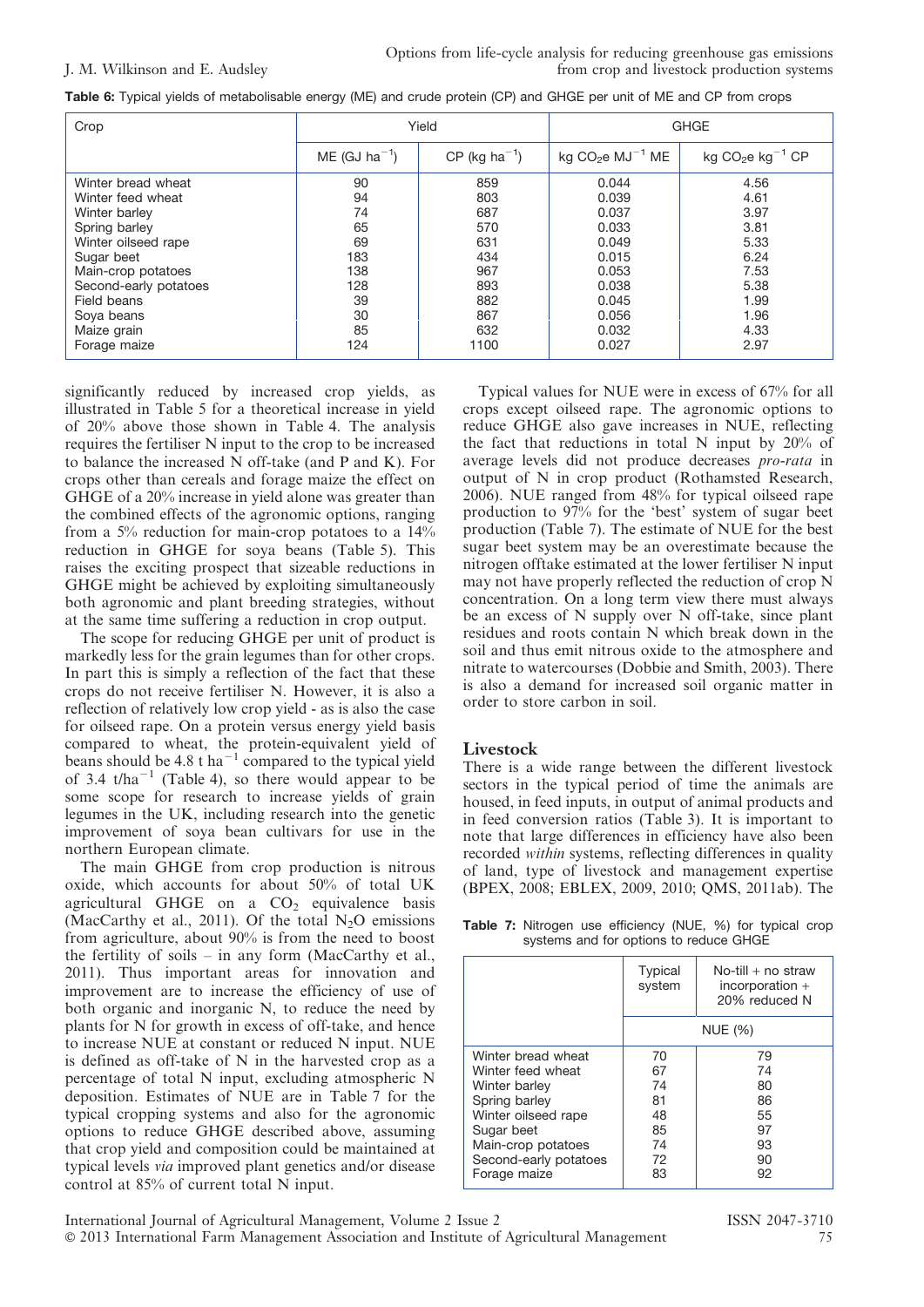GHGE from livestock systems are shown in Table 8 in terms of kg  $CO<sub>2</sub>e$  per kg product, per unit of edible energy and per unit of edible protein, assuming zero edible energy and protein in bone and egg shell.

Milk production has substantially lower GHGE per kg product fresh weight than the other livestock systems, but this is due to the fact that milk is largely water. On a dry matter basis GHGE from milk production is similar to that of poultry production, reflecting the energetic efficiency of converting feed into milk rather than live weight and the different chemistry of milk compared with poultry carcasses or eggs. GHGE per kg product are higher for suckled beef and sheep meat production than for beef produced from calves born in the dairy herd (dairy beef) and nonruminant systems, reflecting the relatively high feed input to the breeding female (Table 3). Differences in GHGE between the meat production systems per unit of edible energy and edible protein are similar to those per kg fresh product, with suckler beef having the highest, and poultry meat the lowest GHGE per MJ of edible energy and per kg edible protein.

Three main technologies were found to reduce GHGE per unit of product: (i) Increased lifetime output of breeding females (fertility, fecundity and longevity); (ii) increased milk yield per year (dairy cows); and (iii) improved feed conversion ratio (growing animals). By increasing fertility (number of successful conceptions per female inseminated), fecundity (number of offspring per breeding female in sheep) and longevity (number of years in production), the annual number of herd and flock replacements were reduced. Genetic improvement of livestock was estimated to have resulted in reductions

in GHGE per unit of product of about 1% per annum (Genesis-Faraday, 2008). Re-orientating livestock breeding programmes to include GHGE as selection traits was an appropriate strategy to achieve a sustained reduction in livestock GHGE. Increased fertility and resistance to disease were crucial factors in achieving increased longevity in breeding livestock. Increased fertility was achieved by feeding cows on a higher starch diet to stimulate the resumption of oestrous in early lactation, followed by a higher oil diet to encourage high conception rates (Garnsworthy, et al., 2009).

Increasing milk yield per year spreads the inputs to maintain the dairy cow over a greater output. This is not the same as breeding larger cows which have greater GHGE than smaller cows. Thus a 10% larger cow giving 10% more milk per lactation will have the same GHGE per kg milk. Increased annual milk output should also not be confused with yield per lactation, which can be increased by having a longer calving interval. Milk yield per cow life (longevity) is an important performance indicator because it affects the proportion of the total breeding herd replaced annually by first-calving heifers, and hence the total number of heifer calves reared (Garnsworthy, 2004).

A highly effective practical measure to reduce methane production by cattle is to increase the proportion of maize silage at the expense of grass silage (Tamminga et al., 2007, Weiske and Michel, 2007). Forage maize has a relatively low GHGE per kg of ME and CP of the arable crops analysed in this study (Table 6). However, the GHGE mitigation effect of forage maize may be offset by increased losses of soil

Table 8: Estimated GHGE for typical and alternative livestock systems

| Sector       |                                | <b>Typical system</b>                              |                                                     | Alternative system                                                                                                                                                                 | <b>GHGE</b><br>from<br>alternative<br>system | Reduction<br>in GHGE<br>from<br>alternative<br>system |
|--------------|--------------------------------|----------------------------------------------------|-----------------------------------------------------|------------------------------------------------------------------------------------------------------------------------------------------------------------------------------------|----------------------------------------------|-------------------------------------------------------|
|              | kg $CO2e$<br>Per kg<br>product | kg CO <sub>2</sub> e<br>Per MJ<br>edible<br>energy | kg CO <sub>2</sub> e<br>Per kg<br>edible<br>protein |                                                                                                                                                                                    | kg<br>CO <sub>2</sub> e/kg<br>product        | $\frac{0}{0}$                                         |
| Milk         | 1.0                            | 0.4                                                | 30.6                                                | Autumn-calving cows, housed 190 days/year.<br>8000 litres milk per year, 7 lactations per cow.<br>15% crude protein housed diet based on<br>maize silage.                          | 0.89                                         | 12                                                    |
| Dairy beef   | 8.5                            | 1.0                                                | 49.5                                                | Lower forage diet, housed throughout<br>lifetime.                                                                                                                                  | 7.95                                         | 7                                                     |
| Suckler beef | 15.9                           | 1.9                                                | 90.0                                                | Spring calving. High genetic merit cow<br>for fertility and calf growth.                                                                                                           | 14.1                                         | 12                                                    |
| Sheep meat   | 14.6                           | 1.6                                                | 69.3                                                | Ewes of high genetic merit for fecundity and<br>longevity. Low stocking rate. No housing.                                                                                          | 11.5                                         | 21                                                    |
| Pig meat     | 4.0                            | 0.7                                                | 19.7                                                | High genetic merit for fertility and piglet<br>growth. Sows and weaners outdoors.<br>Finishing indoors on a slurry system,<br>stored slurry immediately incorporated<br>into land. | 3.49                                         | 14                                                    |
| Poultry meat | 2.7                            | 0.3                                                | 14.2                                                | Housed. Immediate incorporation of manure<br>into land. FCR as for top 10% of sector.                                                                                              | 2.54                                         | 7                                                     |
| Eggs         | 3.0                            | 0.5                                                | 23.2                                                | Housed, slurry, under-floor drying of manure,<br>covering of manure store, immediate<br>incorporation of manure into land. FCR as for<br>top 10% of sector.                        | 2.57                                         | 13                                                    |

ISSN 2047-3710 International Journal of Agricultural Management, Volume 2 Issue 2 76 ' 2013 International Farm Management Association and Institute of Agricultural Management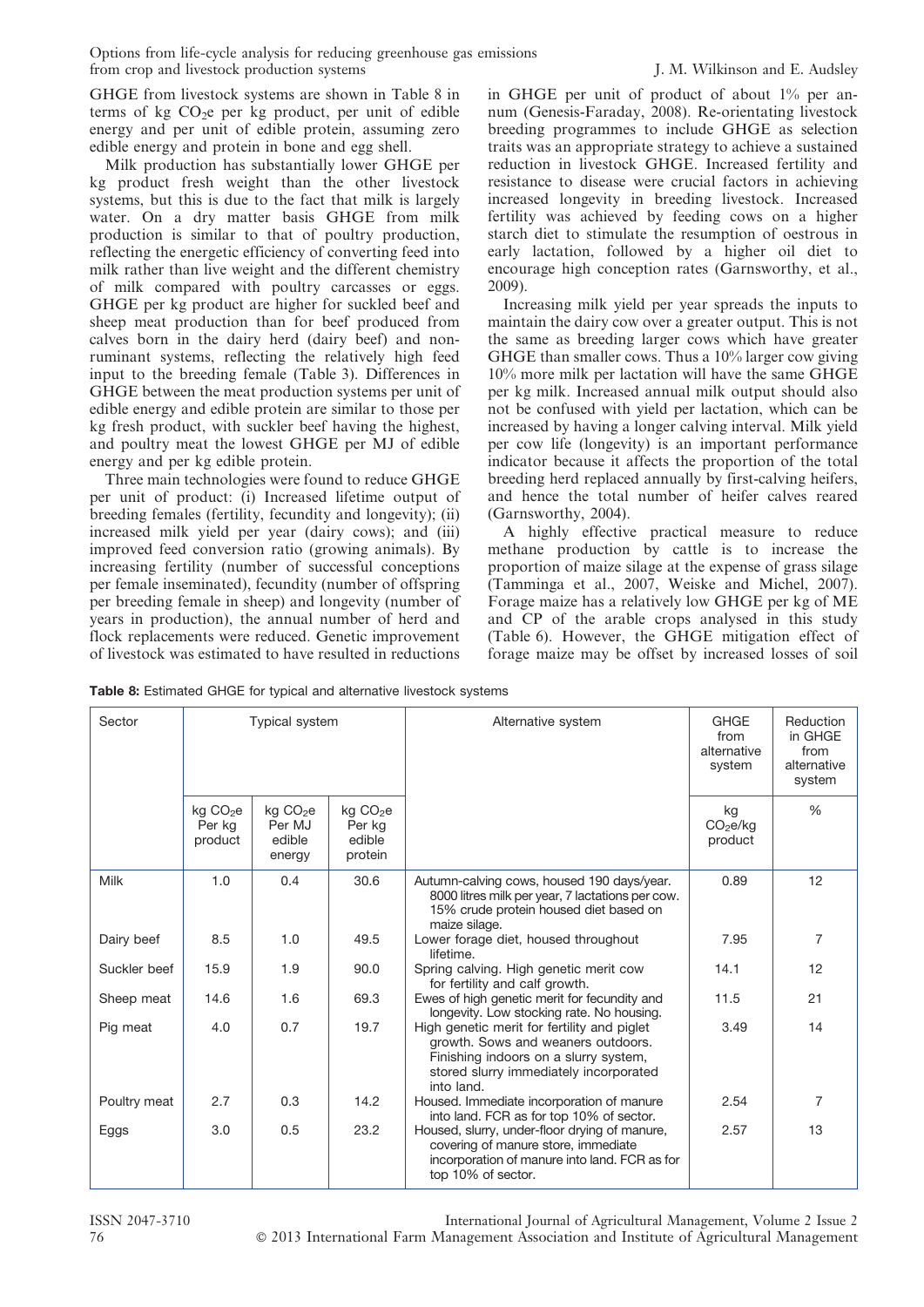carbon if grassland is ploughed and substituted by maize crops (Vellinga and Hoving, 2011) – a factor which was not taken into account in this analysis.

There is a need to identify ways of reducing methane production in extensively grazed ruminants – possibly through plant breeding to incorporate natural methanogen inhibitory products in new herbage cultivars, or via the provision of dietary supplements which contain compounds to modify forage digestion. Higher sugar grasses may increase the capture of feed energy and protein by the rumen, improve the conversion of feed into useful animal product, and reduce methane and nitrogen emissions per unit of product (IBERS, 2011). Long chain fatty acids have also been shown to reduce methane production per unit of product in ruminants (Blaxter  $\&$  Czerkawski, 1966). The mechanisms of these effects require clarification and confirmation on a larger scale.

Improving feed conversion ratio (FCR) – defined as kg feed (at constant dry matter) per kg weight gain, milk or eggs (at constant dry matter) – makes more efficient use of feed resources. Increased daily live weight gain can save resources in meat animals by reducing the total period of time needed to reach an acceptable weight and carcase composition at slaughter. However an animal that is simply larger may achieve a greater daily live weight gain but consume *pro-rata* more feed; and in this case there is no improvement in its feed conversion ratio. The analysis presented here does not distinguish between methods to improve FCR, which may be genetic, managerial, or nutritional. In some cases, diet formulations may need to be changed to achieve improved FCR. This could increase the environmental burdens of feed production and so reduce the GHGE benefit somewhat. Other improvements in animal performance, such as reducing lameness and endemic diseases, also result in better animal welfare.

The best alternative livestock systems are described in Table 8 together with the estimated percentage reduction in GHGE compared to the average for the sector (Table 8). The potential reductions in GHGE range from 7% for dairy beef and poultry meat to 21% for sheep meat. The major factors affecting GHGE per unit of milk are annual yield per cow, longevity and reduced protein diets. The alternative milk production system to reduce GHGE is therefore based on autumn-calving, cows yielding 8000 litres milk per year and given a reduced-protein diet (15% crude protein) during the housed period based on maize silage. Longevity is assumed to be 7 lactations per cow rather the current average of 3.2 lactations per cow, given that infertility is a major source of involuntary culling in the dairy herd, and that the best nutritional strategy is adopted for high fertility (60%, Garnsworthy et al., 2009). The GHGE from the alternative milk production system are 12% lower than the typical system (Table 9).

The alternative system to reduce GHGE in beef production from the dairy herd is one based on male dairy x dairy calves and beef x dairy calves in a housed system. The animals are fed on a high-energy reduced forage diet. The use of sexed semen in dairy herds was examined as a possible option. There was little effect on the total number of male and female dairy-bred calves available for beef, but its use increased calf beefing quality because a higher proportion of cows in the dairy

herd were available for insemination with beef-breed semen. Sexed semen was not included in the best alternative dairy beef system. The reduction in GHGE for the best alternative system compared to the average for the dairy beef sector is 7%.

The scope for reducing GHGE from suckler beef systems is limited by the relatively high GHGE associated with the breeding cow and the relatively low output of beef per breeding female per year. Overall feed conversion ratio is substantially poorer than that of the monogastric livestock systems (Table 3). The alternative suckler system comprises spring-calving suckler cows with extended grazing (i.e. minimal housing) to minimise  $N<sub>2</sub>O$  emissions from farmyard manure. The weaned calves are reared indoors and then finished at pasture. The GHGE from the alternative system is 12% lower than the average for the sector.

Inputs to the sheep sector are relatively low compared to other livestock sectors and the typical upland and lowland systems currently in operation in the UK are based on grazing (Table 3). The alternative sheep system is extensive, with outdoor lambing in late spring, using crossbred ewes of high fecundity and longevity. Ewes are not housed in winter. Stocking rate is relatively low  $-10$  ewes and lambs per hectare. The reduction in GHGE of 21% compared to the average for the sector mainly reflects higher fecundity of 2 lambs per ewe compared to 1.4 lambs per ewe for the typical system, illustrating the same effect as for crops of higher 'yields'.

The best alternative pig production system comprised sows of high genetic merit for fertility and piglet growth. Sows and weaners are kept outdoors with an indoor finishing system with manure as slurry. Greater emissions of  $N<sub>2</sub>O$  from the outdoor system are more than offset by the reduction in methane which would otherwise be produced from stored manure or slurry, giving a net reduction in global warming potential from the outdoor system compared to indoor housing of sows and weaners. There is, however, an increased risk of nitrate leaching from the outdoor system compared to fully-housed systems. GHGE from the alternative system are 14% lower than the average for the pig sector.

Poultry production is relatively efficient compared to other livestock sectors (Tables 3 and 8), and there was relatively little scope for reductions in GHGE compared to other sectors in this livestock sector, in agreement with more detailed studies of poultry meat and egg production systems (Wiedemann and McGahan, 2011; Leinonen et al., 2012a,b). The alternative system of poultry meat production is indoor-housed with immediate incorporation of manure into soil, which reduced GHGE by 4% compared to the average for the sector due to a potential saving in fertiliser for feed production. An additional 3% reduction was achieved through an improvement in FCR so that it was equivalent to that achieved by the top 10% of units, without feeding higher than average levels of dietary crude protein. The best alternative system of egg production is also indoors, with manure as slurry dried under-floor and incorporated immediately after being spread on land. This system was reflected in a reduction in GHGE of 10% compared with the average for the sector. An additional 3% reduction was achieved if the average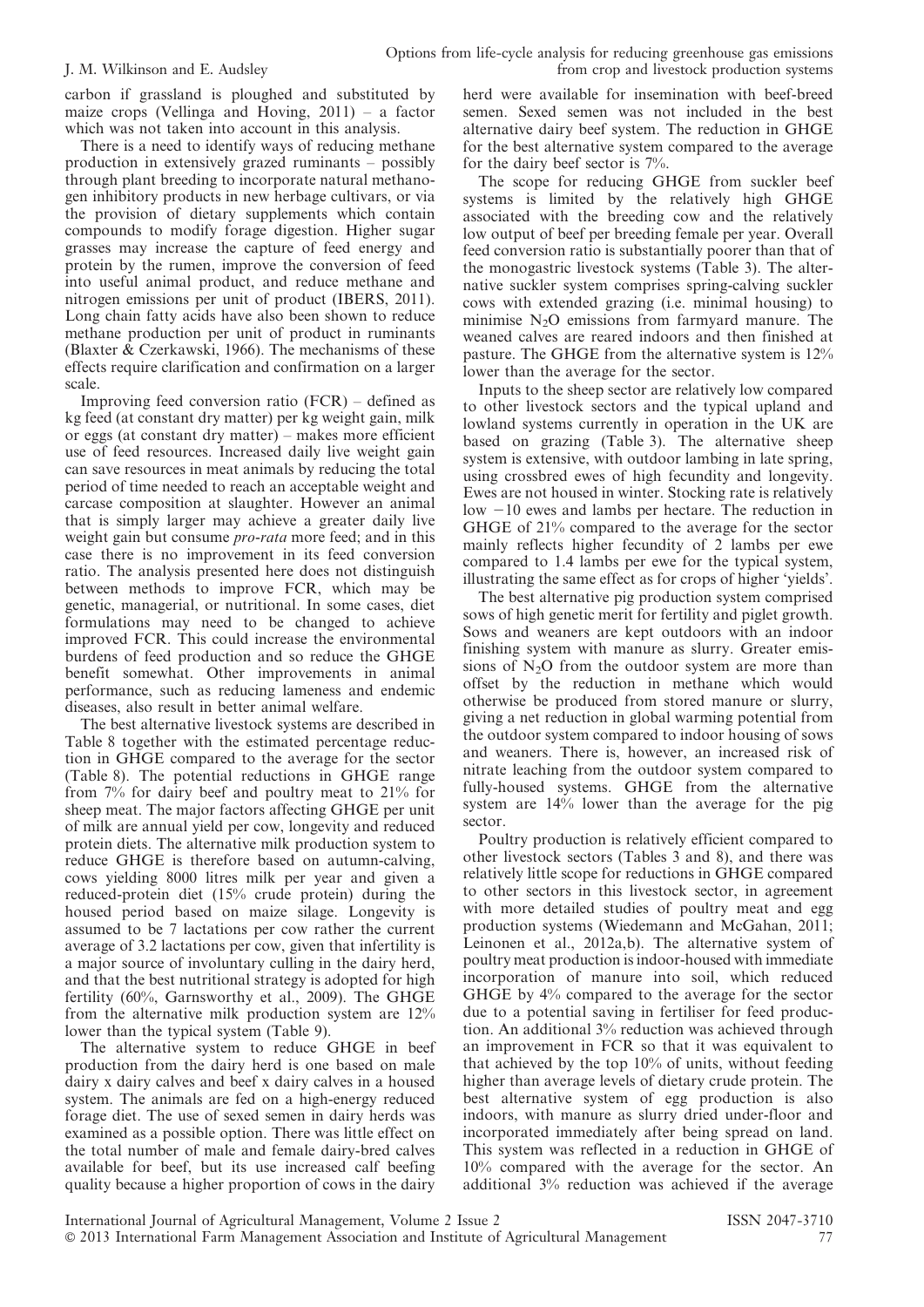Table 9: Nitrogen use efficiency (NUE): Typical and alternative livestock systems

| Sector                                                                               | Typical system                                     | Alternative system                                 |
|--------------------------------------------------------------------------------------|----------------------------------------------------|----------------------------------------------------|
|                                                                                      |                                                    | <b>NUE (%)</b>                                     |
| Milk<br>Dairy beef<br>Suckler beef<br>Sheep meat<br>Pig meat<br>Poultry meat<br>Eggs | 18.3<br>16.9<br>7.5<br>5.8<br>26.8<br>32.7<br>24.5 | 25.5<br>18.8<br>7.8<br>6.8<br>28.3<br>37.4<br>28.3 |

FCR was improved to that currently achieved by the top 10% of units.

A continuing challenge in livestock nutrition is to define the requirement of the animal more accurately with respect to essential amino acids in order to meet requirements without over-supplying N in the diet, and to reduce excreted N, particularly as urea in urine (Weiske and Michel, 2007). Estimates of livestock NUE, defined here as N in animal product as a percentage of total N intake, for the typical and alternative systems are shown in Table 9. Values for the NUE of livestock systems were substantially lower than those for crops (Table 7). However, in calculating NUE no credit is given to nitrogen in manure, most of which is recycled into the production of crops for animal feed either directly or indirectly and which could result in longer term efficiency values considerably higher than those quoted in Table 9. Comparing different livestock sectors, the ranking of NUE is in broad agreement with that for GHGE, i.e. poultry meat has the highest and sheep meat production the lowest NUE.

There is clearly potential for improvement in livestock NUE, though it is evident from the NUE values for the alternative systems that the scope for improvement is relatively low for suckler beef, sheep meat and pig meat production. Possibly some of the alternative technologies chosen by the model for their potential effects on reducing GHGE are incompatible with others which might be selected for increasing NUE since they have relatively more impact on methane than on nitrous oxide emissions. Research is needed to confirm the extent to which diets lower in crude protein are effective in increasing NUE and in reducing GHGE in all livestock sectors without compromising animal performance. Thus at pasture the grazing animal is offered high-protein herbage which is associated with low NUE (Beever et al., 1978; Dewhurst, 2006) and novel approaches are needed to increase capture of N by the grazing animal. One reason for the apparent over-use of protein in diets for livestock is that reductions in animal performance are often seen when livestock are given diets of reduced crude protein concentrations. There is an inverse relationship between crude protein concentration of the diet and feed conversion ratio, even when (in the case of chickens) diets are given which provide essential amino acids in excess of the requirement of the bird (Ferguson et al., 1998). Thus it is often the case that animals are given diets which contain more protein than is optimal in order to maximise daily growth and minimise days to slaughter.

### 4. Conclusions

The main conclusion from this study was that reductions in GHGE per unit of product and increases in NUE were theoretically possible with the same technological strategies. Thus options which reduced GHGE per kg product also increased NUE, in some cases (e.g. sugar beet) apparently to values close to  $100\%$ . Differences between crops in GHGE reflected differences in yield per hectare. Thus sugar beet and forage maize had the lowest GHGE per tonne of crop and per MJ of energy because of their relatively high yields per hectare. Of the options found to reduce crop GHGE, reduced fertiliser N and increased yield per hectare were the most significant, giving reductions in GHGE of between 5% and 15% compared to typical systems.

Livestock GHGE per unit of product were an order of magnitude higher than those from crops. Values for NUE were substantially lower for livestock than for cropping systems. These results pose major challenges to those involved in livestock research, development and production in the light of likely increased future demand for milk and meat (Godfray et al., 2010).

Options found to reduce GHGE in livestock production were increased fertility, fecundity and longevity of breeding females, increased annual milk yield per dairy cow, improved FCR in meat animals and immediate incorporation of slurry following its application to land. Alternative systems were associated with reductions in GHGE of between 7% (poultry meat) and 21% (sheep) compared to the average for the sector. Small increases in NUE were also seen in the alternative systems compared to the average for the sector.

Uncertainties in the estimation of agricultural GHGE (IPCC, 2006) may make it difficult, if not impossible, to measure emissions directly on farms. Indirect indicators of GHGE, such as the technologies described in this paper, may have to be used as an alternative approach to the estimation of GHGE mitigations (DEFRA, 2011).

The results of this theoretical study show that improvements in productivity and efficiency of resource use are likely to result in lower GHGE per unit of product and increases in NUE. However the best that is likely to be achieved overall is around a  $10\%$  improvement, in agreement with the aspiration of the UK Greenhouse Gas Action Plan (Agricultural Climate Change Task Force, 2010). There is scope to reduce GHGE in all sectors by applying existing knowledge. Given the importance of nitrous oxide as an agricultural greenhouse gas, a major environmental challenge for future agricultural research is to increase NUE without compromising output or methane emissions.

### About the authors

Mike Wilkinson is a farm animal nutritionist and an Honorary Professor in the School of Biosciences, University of Nottingham, Sutton Bonington Campus, Loughborough, Leics LE12 5RD.

Eric Audsley is a mathematician and systems analyst. He is Principal Research Fellow, School Of Applied Sciences, Building 42, Cranfield University, Cranfield, Bedfordshire MK43 0AL.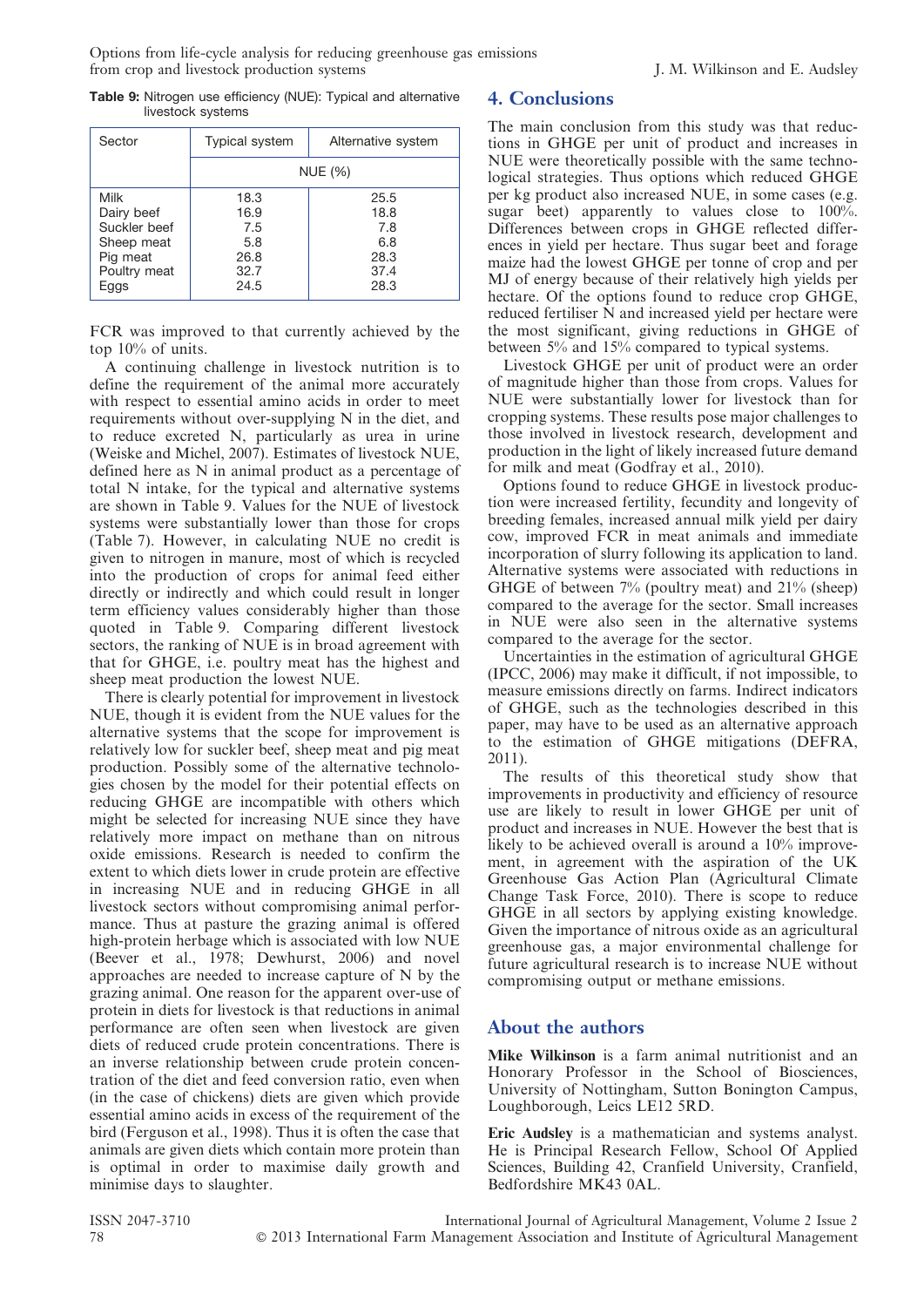### Acknowledgements

The research on which this paper is based was funded by the Department for Environment, Food and Rural Affairs (DEFRA, projects IS0205, AC0208 and IS0222), whose support is gratefully acknowledged. We thank the two anonymous reviewers for their helpful comments on the script.

### REFERENCES

- Agricultural Climate Change Task Force. (2010). Agriculture Industry GHG Action Plan: Framework for Action, 10 February 2010 www.nfuonline.com/Our-work/Environment/.../GHGAP-10Feb2010/ Accessed 17 February 2012.
- Audsley, E., Brander, M., Chatterton, J., Murphy-Bokern, D., Webster, C., and Williams, A. (2009). How low can we go? An assessment of greenhouse gas emissions from the UK food system and the scope for reduction by 2050. How low can we go? WWF- UK.
- British Pig Executive (BPEX). (2008). BPEX Annual Technical Report. BPEX, Kenilworth, UK. 17 p http://www.bpex.org. uk/downloads/295923/284956/BPEX%20Technical% 20Annual%20Report%202007-2008%20-%20BPEX.pdf Accessed 04 January 2012.
- Beever, D. E., Terry, R. A., Cammell, S. B. and Wallace, A. S. (1978). The digestion of spring and autumn harvested perennial ryegrass by sheep. Journal of Agricultural Science, Cambridge 90: 463–470.
- Blaxter, K. L., and Czerkawski, J. (1966). Modifications of the methane production of the sheep by supplementation of its diet. Journal of the Science of Food and Agriculture 17: 417– 421
- DEFRA. (2011). Agricultural Statistics and Climate Change. Available online at: http://www.defra.gov.uk/statistics/ foodfarm/enviro/climate/
- Dewhurst, R. (2006). Manipulating cow diets to reduce nutrient waste to the environment. Proceedings of the 2006 South Island Dairy Event. http://www.side.org.nz Accessed 12 January 2012.
- Dobbie, K. E. and Smith, K. A. (2003). Nitrous oxide emission factors for agricultural soils in Great Britain: the impact of soil water-filled pore space and other controlling variables. Global Change Biology 9:204–218
- English Beef and Lamb Executive (EBLEX). (2009). Change in the Air. The English Beef and Sheep Production Roadmap – Phase 1. EBLEX, Kenilworth, UK. 51 p. http://www. eblex.org.uk/documents/content/publications/p\_cp\_ changeintheairtheenglishbeefandsheepproductionroadmap. pdf Accessed 05 January 2012.
- English Beef and Lamb Executive (EBLEX). (2010). Testing the Water. The English Beef and Sheep Production Environfmental Roadmap – Phase 2. EBLEX, Kenilworth, UK 47 p. http://www.eblex.org.uk/documents/content/publications/ p\_cp\_testingthewater061210.pdf Accessed 05 January 2012
- Evans, S. (2009). Carbon footprinting opportunity or threat? Journal of Farm Management, 13: 789–795.
- Ferguson, N. S., Gates, R. S., Taraba, J. L., Cantor, A. H., Pescatore, A. J., Ford, M. J., and Burnham, D. J. (1998). The Effect of Dietary Crude Protein on Growth, Ammonia Concentration, and Litter Composition in Broilers. Poultry Science 77: 1481–1487.
- Garnsworthy, P. C. (2004). The environmental impact of fertility in dairy cows: A modelling approach to predict methane and ammonia emissions. Animal Feed Science and Technology 112: 211–223.
- Garnsworthy, P. C., Fouladi-Nashta, A. A., Mann, G. E., Sinclair, K. D. and Webb, R. (2009). Effect of dietary-induced changes in plasma insulin concentrations during the early postpartum period on pregnancy rate in dairy cows. Reproduction 137: 759–768.
- Genesis-Faraday. (2008). A study of the scope for the application of research in animal genomics and breeding to reduce nitrogen and methane emissions from livestock based food chains. Final report, Defra project AC0204. The Farm Animal Genetics and Genomics Faraday Partnership Ltd. (Genesis Faraday). http://randd.defra.gov.uk/Default. aspx?Menu=Menu&Module=More&Location=None& ProjectID=14662&FromSearch=Y&Publisher=1& SearchText=AC0204&SortString=ProjectCode&SortOrder= Asc&Paging=10#Description. Accessed 04 January 2012.
- Gill, M, Smith, P. and Wilkinson, J. M. (2009). Mitigating climate change: the role of domestic livestock. Animal. 4: 323–333.
- Godfray, H. C. J., Beddington, J. R., Crute, I. R., Haddad, L., Lawrence, D., Muir, J. F., Pretty, J., Robinson, S., Thomas, S. and Toulmin, C. (2010). Food security: The challenge of feeding 9 billion people. Science 327: 812–818.
- Home-Grown Cereals Authority (HGCA). (2011). HGCA Recommended List Winter Wheat 2012/13. HGCA, Kenilworth, UK. http://www.hgca.com/document.aspx?fn=load&media\_id= 7369&publicationId=5880 Accessed 05 January 2012.
- Institute of Biological, Environmental and Rural Sciences (IBERS). (2011). Ruminant nutrition regimes to reduce methane and nitrogen emissions. Final Report, Defra Research Project AC0209. http://randd.defra.gov.uk/ Document.aspx?Document=AC0209\_10114\_FRP.pdf Accessed 04 January 2012.
- Intergovernmental Panel on Climate Change (IPCC). (2006). IPCC Guidelines for National Greenhouse Gas Inventories. Volume 4. Agriculture, Forestry and Other Land Use. Task Force on National Greenhouse Gas Inventories. http://www. ipcc-nggip.iges.or.jp/public/2006gl/vol4.html Accessed 04 January 2012.
- Kindred, D., Berry, P., Burch, O. and Sylvester-Bradley, R. (2008). Effects of nitrogen fertiliser use on greenhouse gas emissions and land use change. In: N. Halford, HD. Jones and D. Lawlor (eds). Aspects of Applied Biology 88, Effects of Climate Change on Plants: Implications for Agriculture. Association of Applied Biologists, Warwick, UK. p. 1–4.
- Ledgard, S. F., Lieffering, M., McDevitt, J., Boyes, M. and Kemp, R. (2010). A Greenhouse Gas Footprint Study for Exported New Zealand Lamb. Report prepared for the Meat Industry Association, Ballance Agri-Nutrients, Landcorp and MAF. March 2010.
- Leinonen, I., Williams, A. G., Wiseman, J., Guy, J. and Kyriazakis, I. (2012a). Predicting the environmental impacts of chicken systems in the United Kingdom through a life cycle assessment: Broiler production systems. Poultry Science, 91: 8–25.
- Leinonen, I., Williams, A. G., Wiseman, J., Guy, J. and Kyriazakis, I. (2012b). Predicting the environmental impacts of chicken systems in the United Kingdom through a life cycle assessment: Egg production systems.Poultry Science, 91: 26–40.
- MacCarthy, J., Thomas, J., Choudrie, S., Thistlethwaite, G., Passant, N., Murells, T. P., Watterson, J. D., Cardenas, L. and Thomson, A. (2011). UK Greenhouse Gas Inventory, 1990–2009. AEA Technology plc, Harwell, UK.
- Nemecek, T. and Gaillard, G. (2008). Life Cycle Assessment in the Agri-Food Sector. Proc. of the 6th Int. Conf. on LCA in the Agri-Food Sector, Zurich, November 12–14, 2008. Agroscope Reckenholz-Tänikon Research Station ART.
- Office of Public Sector Information. (2011). Climate Change Act 2008. http://www.legislation.gov.uk/ukpga/2008/27/ contents Accessed 4 January 2012.
- Olesen, J. E., Schelde, K., Weiske, A., Weisberg, M. R., Asman, W. A. H., and Drurhuus, J. (2006). Modelling greenhouse gas emissions from European conventional and organic dairy farms.Agriculture Ecosystems and Environment, 112: 207– 220.
- Quality Meat Scotland (QMS). (2011a). Cattle and Sheep Enterprise Profitability in Scotland. 2011 Edition. QMS, Ingelston, Scotland. 54 p. http://www.qmscotland.co.uk/ index.php?option=com\_remository&func=startdown&id= 889 Accessed 05 January 2012.

International Journal of Agricultural Management, Volume 2 Issue 2 ISSN 2047-3710 ' 2013 International Farm Management Association and Institute of Agricultural Management 79